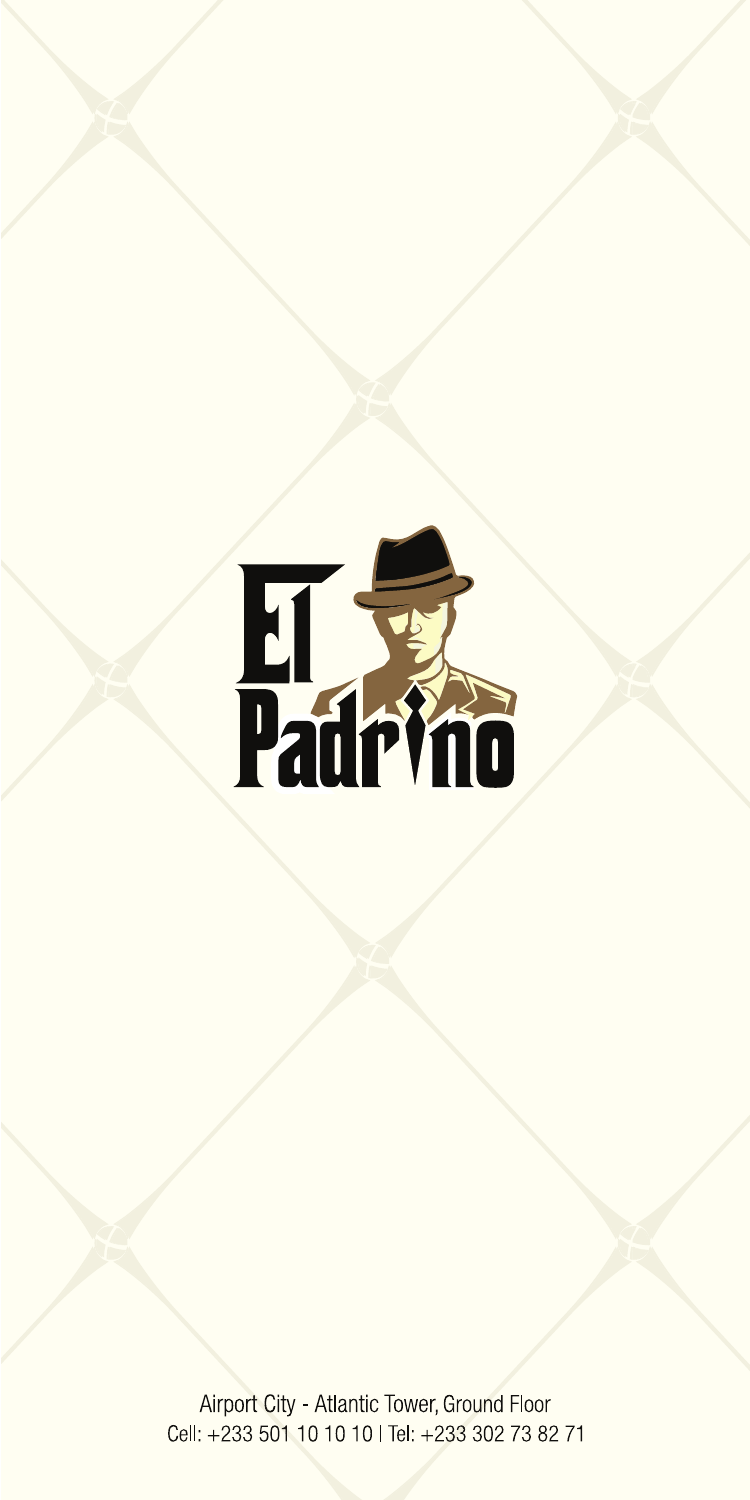



**BOTTLE**

| <b>CRYSTAL ROEDERER CHAMPAGNE</b> | 7000 |
|-----------------------------------|------|
| DOM PERIGNON ROSE                 | 7000 |
| DOM PERIGNON BRUT                 | 4500 |
| MOET ET CHANDON NECTAR ROSE       | 1650 |
| <b>MOET ET CHANDON ROSE</b>       | 1540 |
| MOET ET CHANDON NECTAR            | 1430 |
| MOET ET CHANDON BRUT              | 1320 |

Sparkling Wines

|                             | <b>BOTTLE</b> |
|-----------------------------|---------------|
| ZONIN PROSECO SPECIAL CUVEE | 715           |
| ZONIN PROSECO DEMI SEC      | 660           |
| <b>DOS ALMAS BRUT</b>       | 530           |
|                             |               |



|                          | <b>BOTTLE</b> | <b>SHOT</b><br>3cl |
|--------------------------|---------------|--------------------|
| <b>COINTREAU</b>         | 725           | 45                 |
| <b>BAILEYS</b>           | 660           | 35                 |
| <b>DRAMBUIE</b>          | 725           | 45                 |
| <b>BRISTOL CREAM</b>     | 660           | 35                 |
| <b>GRAND MARNIER RED</b> | 1265          | 65                 |
| SOUTHERN COMFORT         | 860           | 50                 |
| PORTO SANDERMAN          | 795           | 50                 |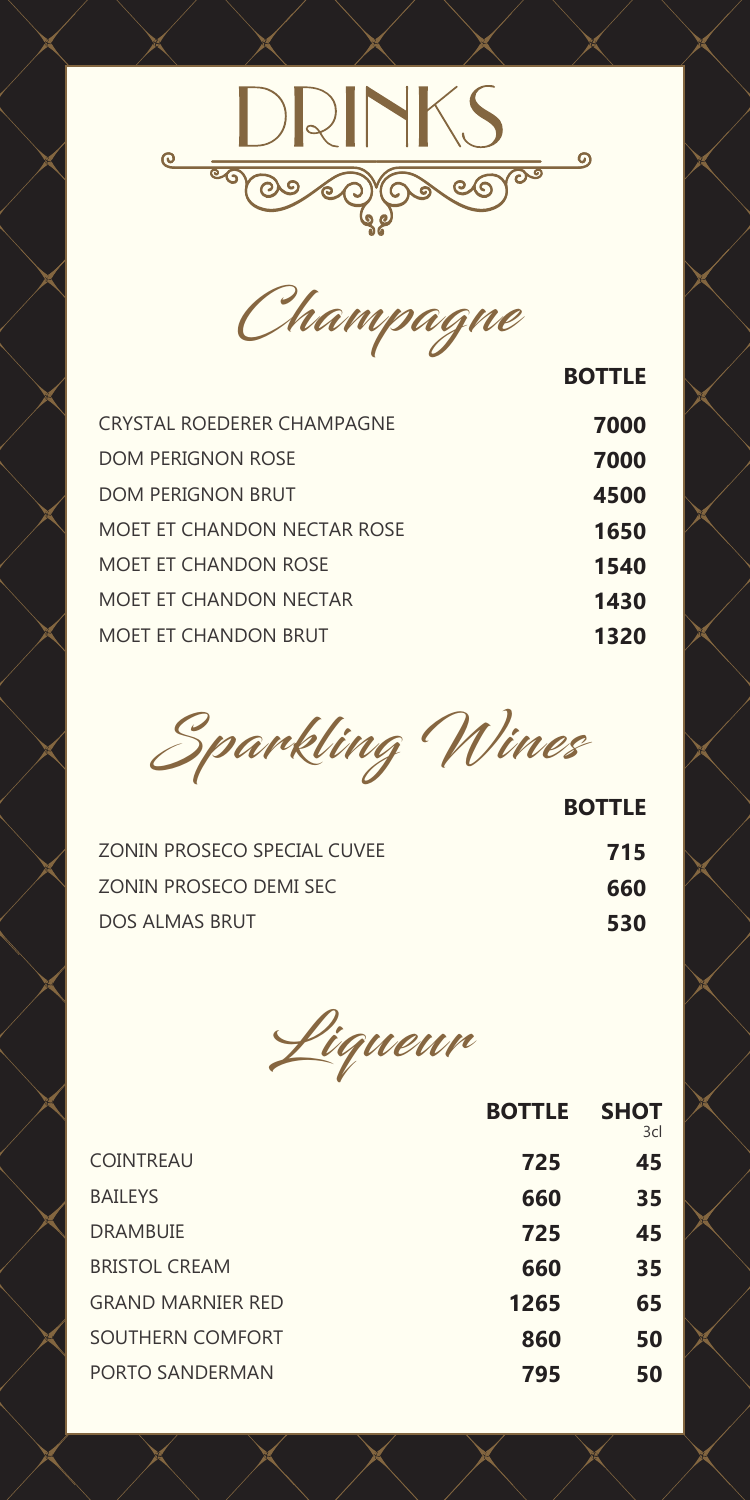

|                               | <b>BOTTLE</b> | <b>SHOT</b><br>3cl |
|-------------------------------|---------------|--------------------|
| <b>MARTEL VS</b>              | 860           | 50                 |
| <b>MARTEL BLUE SWIFT</b>      | 1600          | 105                |
| <b>MARTEL XO</b>              | 2585          | 195                |
| <b>CAMUS VSOP</b>             | 860           | 50                 |
| <b>CAMUS XO</b>               | 2310          | 200                |
| <b>HINE RARE VSOP</b>         | 1300          | 90                 |
| <b>HINE XO</b>                | 3000          | 180                |
| <b>REMY MARTIN XO</b>         | 3100          | 260                |
| <b>REMY MARTIN LOUIS XIII</b> | 60000         |                    |
| <b>OTARD XO</b>               | 2200          | 180                |
| <b>GODET VSOP</b>             | 925           | 55                 |
| <b>GODET XO</b>               | 2400          | 195                |
| <b>MEUKOW XO</b>              | 2255          | 185                |
| <b>HENNESSY VS</b>            | 1000          | 60                 |
| <b>HENNESSY VSOP</b>          | 1500          | 100                |
| <b>HENNESSY XO</b>            | 3500          | 300                |
| <b>HENNESSY PARADIS</b>       | 22000         |                    |
| <b>KWV 15 YEARS BRANDY</b>    | 1210          | 70                 |
| <b>KWV 20 YEARS BRANDY</b>    | 1350          | 85                 |
| <b>VAN RYNS 10 YEARS</b>      | 860           | 50                 |
| VAN RYNS 20 YEARS             | 1980          | 165                |

Vodka

|                         | <b>BOTTLE</b> | <b>SHOT</b><br>3cl |
|-------------------------|---------------|--------------------|
| <b>KETEL ONE</b>        | 725           | 50                 |
| <b>GREYGOOSE VODKA</b>  | 1320          | 55                 |
| <b>STOLI GOLD</b>       | 595           | 35                 |
| <b>STOLI ELIT</b>       | 1320          | 55                 |
| <b>RUSSIAN STANDARD</b> | 595           | 35                 |
| <b>BELUGA</b>           | 1265          | 65                 |
| <b>CRYSTAL HEAD</b>     | 1210          | 65                 |
| <b>CIROC</b>            | 1050          | 55                 |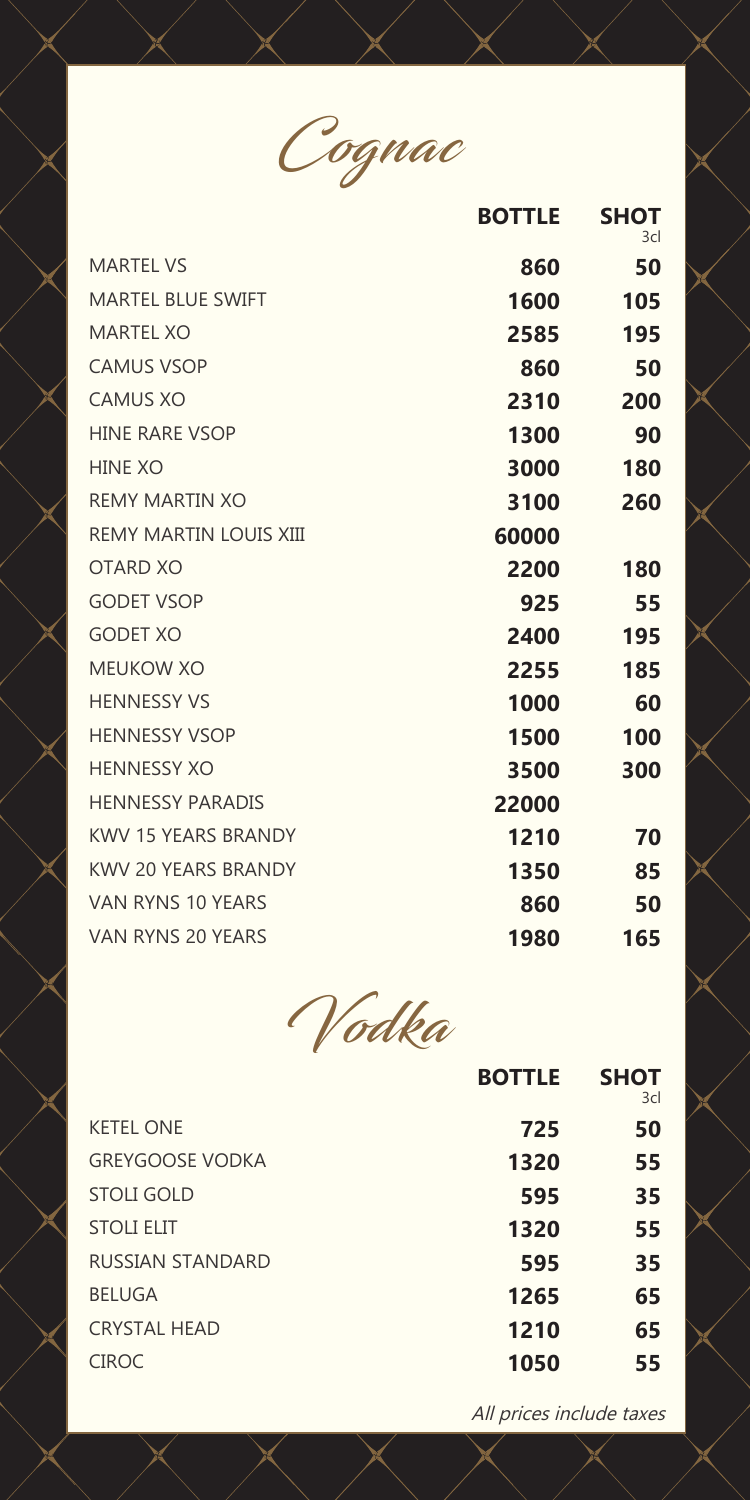Wine

Red Wine

| Italian                                     | <b>BOTTLE</b> |
|---------------------------------------------|---------------|
| <b>CASTORANI DIECI</b>                      | 2915          |
| <b>TIGNANELLO TOSCANA</b>                   | 1980          |
| <b>BULGARINI AMARONE DELLA VALPOLICELLA</b> | 1490          |
| MASSERIA ALTEMURA PRIMITIVO                 | 750           |
| BULGARINI GERUMI                            | 720           |
| SOPRASASSO AMARONE                          | 715           |
| ASTORIA AMARONE                             | 530           |
|                                             |               |

## French

| <b>GERARD BERTRAND CLOS D'ORA</b>          | 3900 |
|--------------------------------------------|------|
| CHATEAU ANGELUS N° 3                       | 3300 |
| CHATEAU LA LOUVIERE PESSAC LEOGNAN         | 1500 |
| <b>GERARD BERTRAND LA FORGE</b>            | 1400 |
| STEPHANE COTE ROTIE                        | 1210 |
| CHATEAU LA SAUVAGEONNE                     | 800  |
| <b>CHATEAU HOSPITALET LA CLAPE</b>         | 795  |
| CHATEAU NEUF DU PAPE                       | 755  |
| CHATEAUX TOUR DE CAPET ST EMILION GD CRU   | 715  |
| CHATEAUX CAILLOU DARTHUS ST EMILION GD CRU | 705  |
| CHATEAU MARCADIS                           | 675  |
| <b>CHATEAU FERRANDE</b>                    | 630  |
| <b>CHATEAU DES COMBES</b>                  | 595  |
|                                            |      |

South African

| MOOIPLAAS TABAKLAND             | 1600 |
|---------------------------------|------|
| DIEMERSFONTEIN MALBEC RESERVE   | 695  |
| DIEMERSFONTEIN PINOTAGE RESERVE | 660  |
| RHEBOKSKLOOF MGS                | 530  |

Chilean

DON MELCHOR CABARNET SAUVIGNON 2016

**1600**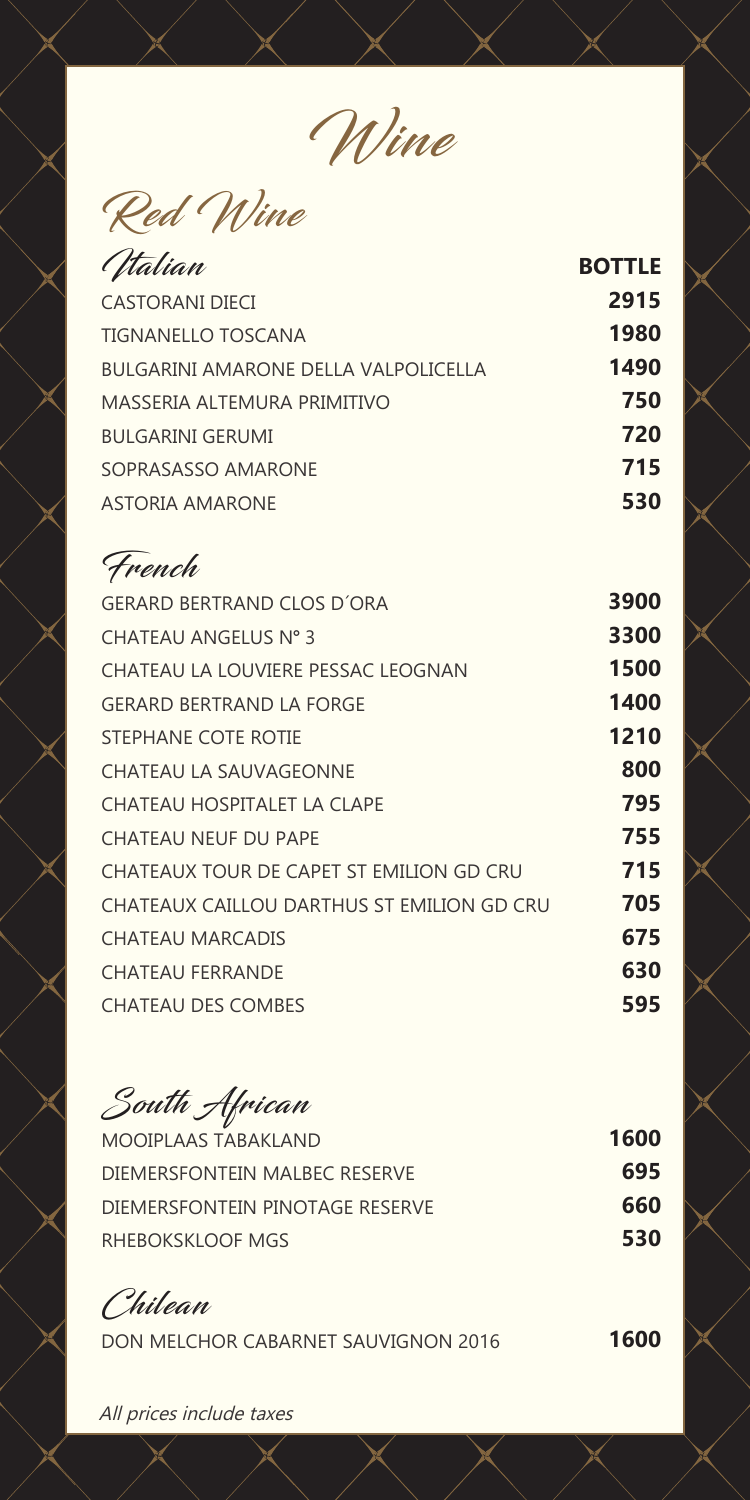Wine

White Wine

| French                                         | <b>BOTTLE</b> |
|------------------------------------------------|---------------|
| <b>LADOUCETTE BARON DE L</b>                   | 1550          |
| POUILLY FUISSE DOMAINE DES SANSONNETS - NADINE | 715           |
| <b>FERRAND</b>                                 |               |
| <b>CHATEAU LA SAUVAGEONNE</b>                  | 660           |
| SANCERRE TERROIRS DOMAINE                      | 605           |
| (Italian                                       |               |
| <b>BULGARINI SUPERIORE COLLECTION</b>          | 600           |
| <b>GAVI DI GAVI BERSANO</b>                    | 550           |
| South African                                  |               |
| <b>MAXIM CHARDONNAY</b>                        | 670           |
| <b>BOSCHENDAL SAUVIGNON BLANC</b>              | 565           |
| <b>MOOIPLAAS SAUVIGNON BLANC</b>               | 500           |
| New Zealand                                    |               |
| <b>CLOUDY BAY CHARDONNAY</b>                   | 800           |
| <b>CLOUDY BAY SAUVIGNON BLANC</b>              | 780           |
|                                                |               |

Gin

|                              |      | 3cl |
|------------------------------|------|-----|
| MONKEY 47 DRY GIN            | 1320 | 85  |
| <b>HENDRICKS GIN</b>         | 1265 | 60  |
| <b>COPPER HEAD GIN</b>       | 1100 | 55  |
| <b>TANQUERY TEN</b>          | 1100 | 55  |
| THE BOTANIST                 | 990  | 50  |
| <b>BOMBAY SAPHIRE</b>        | 925  | 50  |
| <b>BEEFEATER 24</b>          | 860  | 45  |
| <b>BOTTEGA BACUR DRY GIN</b> | 795  | 45  |

All prices include taxes

**SHOT**

**BOTTLE**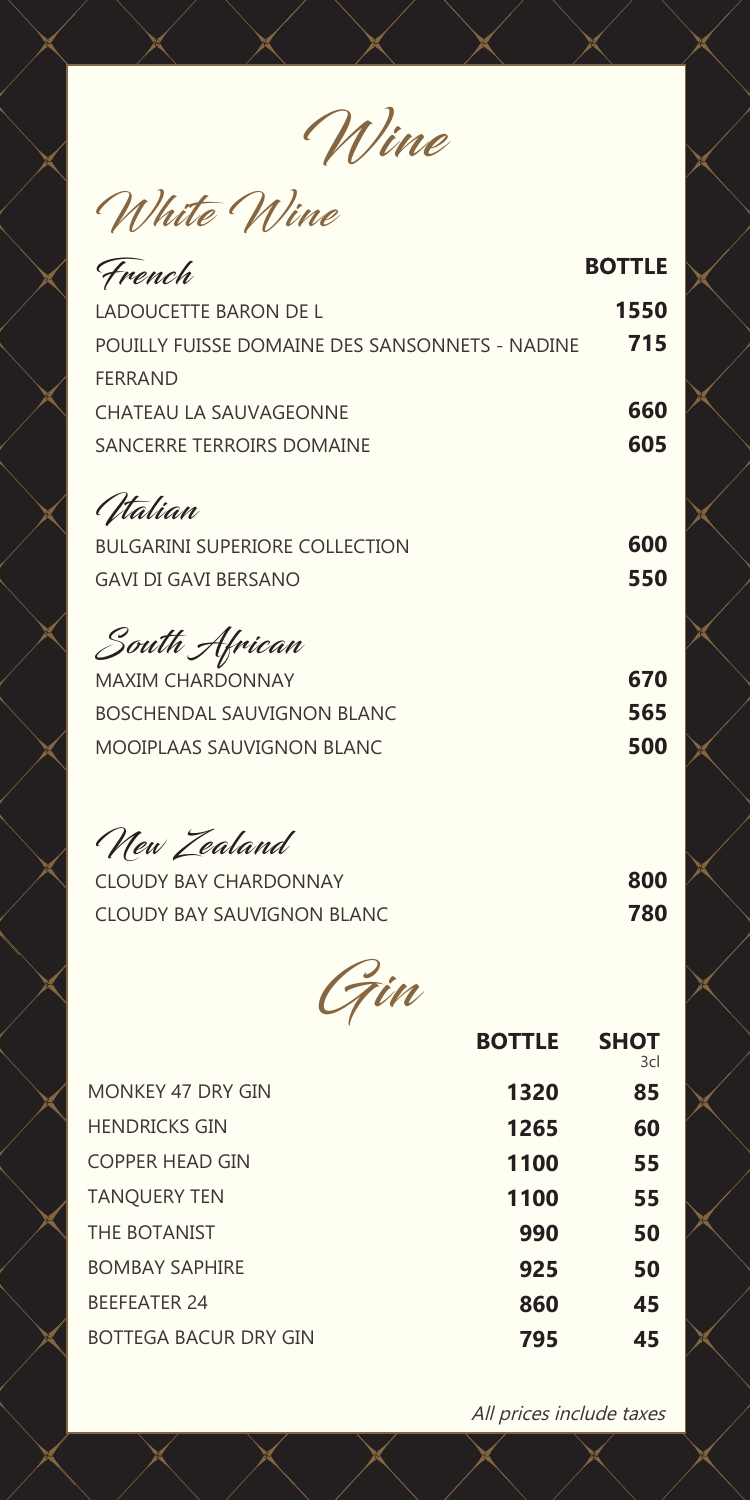Whiskey

**SHOT** 3cl

**BOTTLE** 

Blended Whiskeys

| v                                 |       |     |
|-----------------------------------|-------|-----|
| <b>JW BLACK LABEL</b>             | 770   | 35  |
| <b>JW DOUBLE BLACK</b>            | 1210  | 80  |
| <b>JW GOLD LABEL RESERVE</b>      | 1325  | 85  |
| <b>JW 18 PLATINUM</b>             | 1650  | 95  |
| <b>JW BLUE LABEL</b>              | 3850  | 265 |
| <b>CHIVAS REGAL 12 YEARS</b>      | 860   | 50  |
| CHIVAS REGAL EXTRA                | 1100  | 55  |
| <b>CHIVAS REGAL 15 YEARS</b>      | 1155  | 60  |
| <b>CHIVAS REGAL 18 YEARS</b>      | 1595  | 95  |
| <b>CHIVAS REGAL 25 YEARS</b>      | 3500  | 255 |
| ROYAL SALUTE 21 YEARS             | 2420  | 145 |
| ROYAL SALUTE 38 YEARS             | 15000 | 800 |
| <b>DEWARS 12 YEARS</b>            | 795   | 45  |
| <b>DEWARS 15 YEARS</b>            | 1265  | 80  |
| <b>DEWARS 18 YEARS</b>            | 1540  | 90  |
| <b>JAMESON</b>                    | 660   | 35  |
| <b>JAMESON BLACK BARREL</b>       | 880   | 45  |
| <b>JACK HONEY</b>                 | 880   | 50  |
| <b>GENTLEMAN JACK</b>             | 1155  | 66  |
| <b>JACK DANIELS SILVER BARREL</b> | 1650  | 95  |
| <b>MAKER'S MARK BOURBON</b>       | 925   | 55  |

Single Malt Whiskeys

| THE GLENLIVET FOUNDERS RESERVE | 990   | 55  |
|--------------------------------|-------|-----|
| THE GLENLIVET 15 YEARS         | 1200  | 95  |
| THE GLENLIVET 21 YEARS         | 3100  | 180 |
| <b>GLENFIDDICH 12 YEARS</b>    | 940   | 55  |
| <b>GLENFIDDICH 15 YEARS</b>    | 1595  | 95  |
| <b>GLENFIDDICH 18 YEARS</b>    | 2100  | 130 |
| <b>GLENFIDDICH 21 YEARS</b>    | 5000  | 265 |
| <b>GLENFIDDICH 25 YEARS</b>    | 14000 | 800 |
| LAPHROAIG QA CASK              | 1760  | 95  |
|                                |       |     |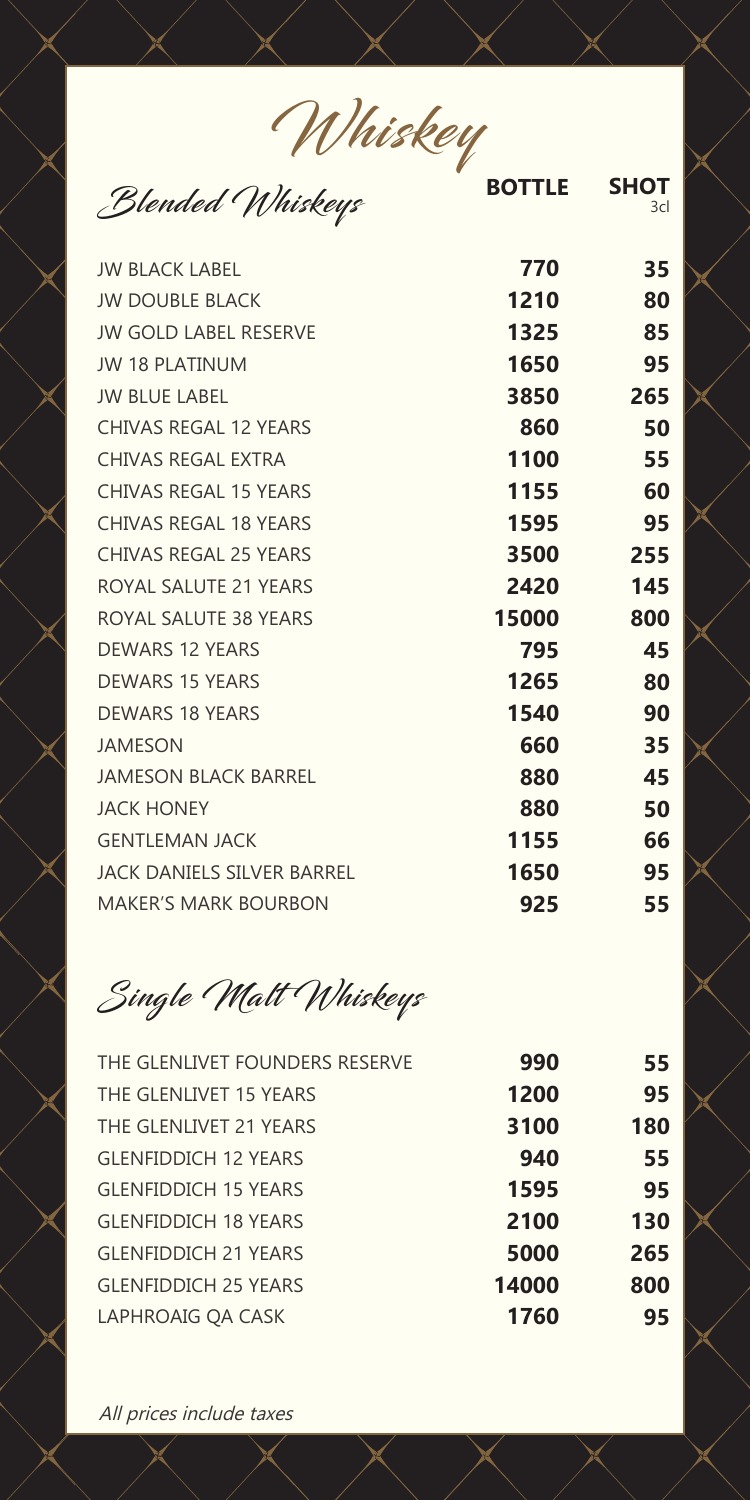|                                     | <b>BOTTLE</b> | <b>SHOT</b><br>3cl |
|-------------------------------------|---------------|--------------------|
| <b>BUNNAHABHAIN EIRIGH</b>          | 1595          | 95                 |
| <b>BUNNAHABHAIN CRUACH MHONA</b>    | 1870          | 110                |
| <b>GLENROTHES ROBUR</b>             | 2255          | 120                |
| <b>SPEYBURN 10 YEARS</b>            | 1210          | 77                 |
| <b>ADBERG 10 YEARS</b>              | 1210          | 77                 |
| <b>ABERFELDY 12 YEARS</b>           | 1210          | 77                 |
| <b>CARDHU 12 YEARS</b>              | 860           | 50                 |
| <b>TOMINTOL 16 YEARS</b>            | 2420          | 130                |
| <b>GLENGOYNE 18 YEARS</b>           | 3000          | 135                |
| <b>JURA 19 YEARS</b>                | 2975          | 160                |
| <b>BRUICHLADDICH CLASSIC LADDIE</b> | 1300          | 80                 |
| <b>ANCNOC BARROW</b>                | 1980          | 110                |
| <b>SINGLETON 12 YEARS</b>           | 650           | 40                 |
| <b>SINGLETON 15 YEARS</b>           | 1350          | 80                 |
| <b>GLENMORANGIE NECTAR D'OR</b>     | 1300          | 100                |
| <b>GLENMORANGIE SIGNET</b>          | 3500          | 220                |
| <b>MACALLAN 12 YEARS</b>            | 1210          | 80                 |
| <b>MACALLAN 15 YEARS</b>            | 1870          | 110                |
| <b>MACALLAN HARMONY</b>             | 3630          | 245                |
| <b>MACALLAN 18 YEARS</b>            | 4180          | 310                |
| MACALLAN RARE CASK                  | 7000          |                    |
| <b>MACALLAN REFLECTION</b>          | 20000         |                    |
| <b>MACALLAN 30 YEARS</b>            | 80000         |                    |
|                                     |               |                    |

Japanese Whiskeys

| <b>TOGOUCHI JAPANESE MALT</b> | 1870  | 100 |
|-------------------------------|-------|-----|
| YAMAZAKURA                    | 1980  | 110 |
| <b>HIBIKI HARMONY</b>         | 3630  | 290 |
| <b>KAMIKI INTENSE</b>         | 2200  | 125 |
| <b>KAMIKI ORIGINAL</b>        | 1980  | 100 |
| ROYAL BLENDED                 | 3600  | 215 |
| YAMAZAKI 12 YEARS             | 9000  |     |
| YAMAZAKI 18 YEARS             | 35000 |     |
|                               |       |     |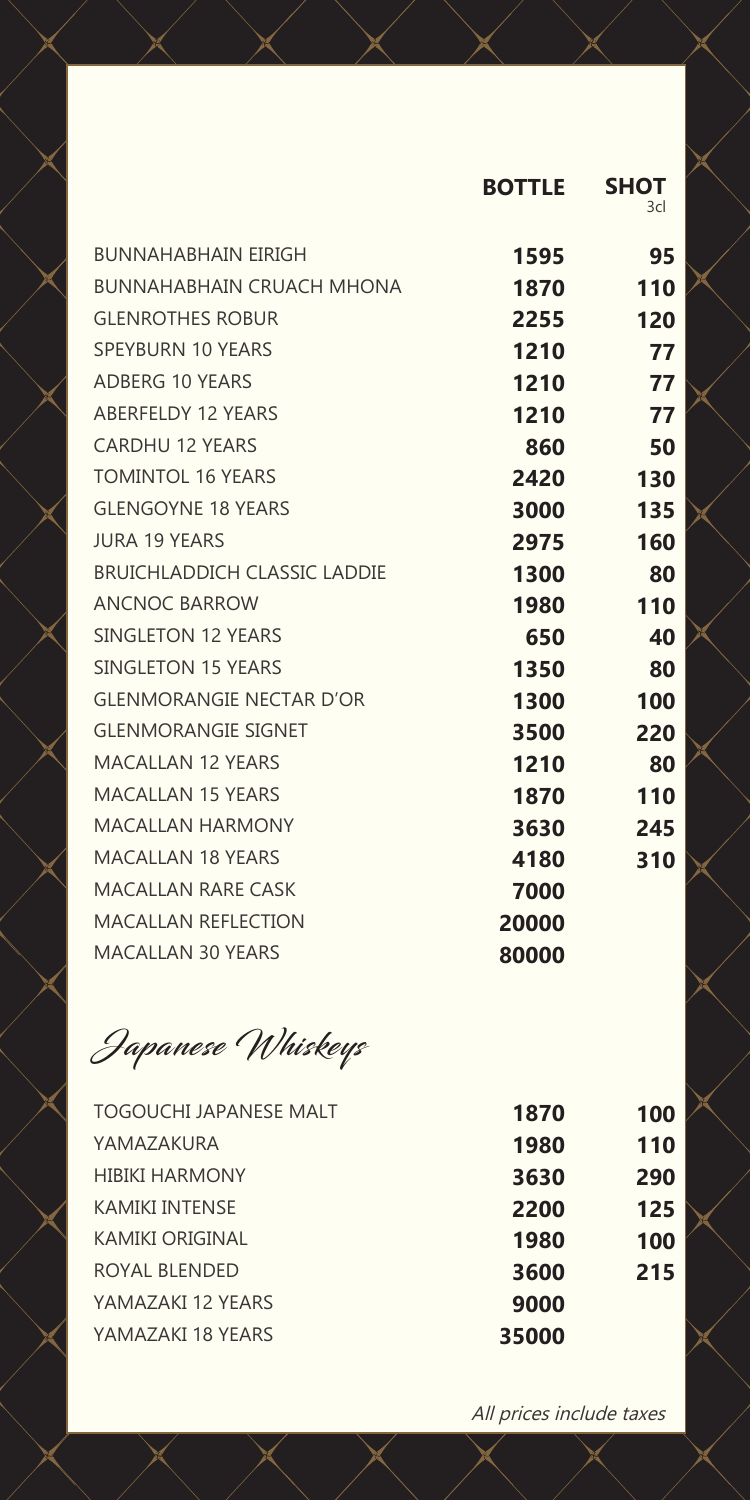

|                                      | <b>BOTTLE</b> | <b>SHOT</b><br>3cl |
|--------------------------------------|---------------|--------------------|
| CAPTAIN MORGAN BLACK                 | 660           | 35                 |
| HAVANA CLUB ESPECIAL                 | 660           | 35                 |
| HAVANA CLUB 7 ANS                    | 795           | 45                 |
| ANGOSTURA GOLD RUM 5 YEARS           | 595           | 35                 |
| ANGOSTURA DARK RUM 7 YEARS           | 725           | 45                 |
| ANGOSTURA RUM 1787                   | 1595          | 70                 |
| ANGOSTURA RUM 1824                   | 1155          | 60                 |
| ANGOSTURA RUM 1919                   | 1055          | 55                 |
| BACARDI BLACK                        | 660           | 35                 |
| <b>BACARDI GRAND RESERVE 8 YEARS</b> | 860           | 50                 |
| ZACAPA XO                            | 3000          | 180                |
|                                      |               |                    |



|                            | <b>BOTTLE</b> | <b>SHOT</b><br>3cl |
|----------------------------|---------------|--------------------|
| <b>KAH TEQUILA BLANCO</b>  | 795           | 70                 |
| <b>PATRON XO</b>           | 1760          | 115                |
| <b>LOS ARANGO BLANCO</b>   | 900           | 55                 |
| LOS ARANGO REPOSADO        | 1100          | 65                 |
| LOS ARANGO ANEJO           | 1400          | 80                 |
| PADRE AZUL BLANCO          | 4000          | 250                |
| PADRE AZUL REPOSADO        | 5000          | 350                |
| PADRE AZUL ANEJO           | 6000          | 450                |
| <b>DON JULIO BLANCO</b>    | 1600          | 120                |
| <b>DON JULIO ANEJO</b>     | 1900          | 160                |
| DON JULIO 1942             | 7500          |                    |
| <b>CLASE AZUL REPOSADO</b> | 7500          |                    |
| <b>CLASE AZUL ANEJO</b>    | 21000         |                    |
|                            |               |                    |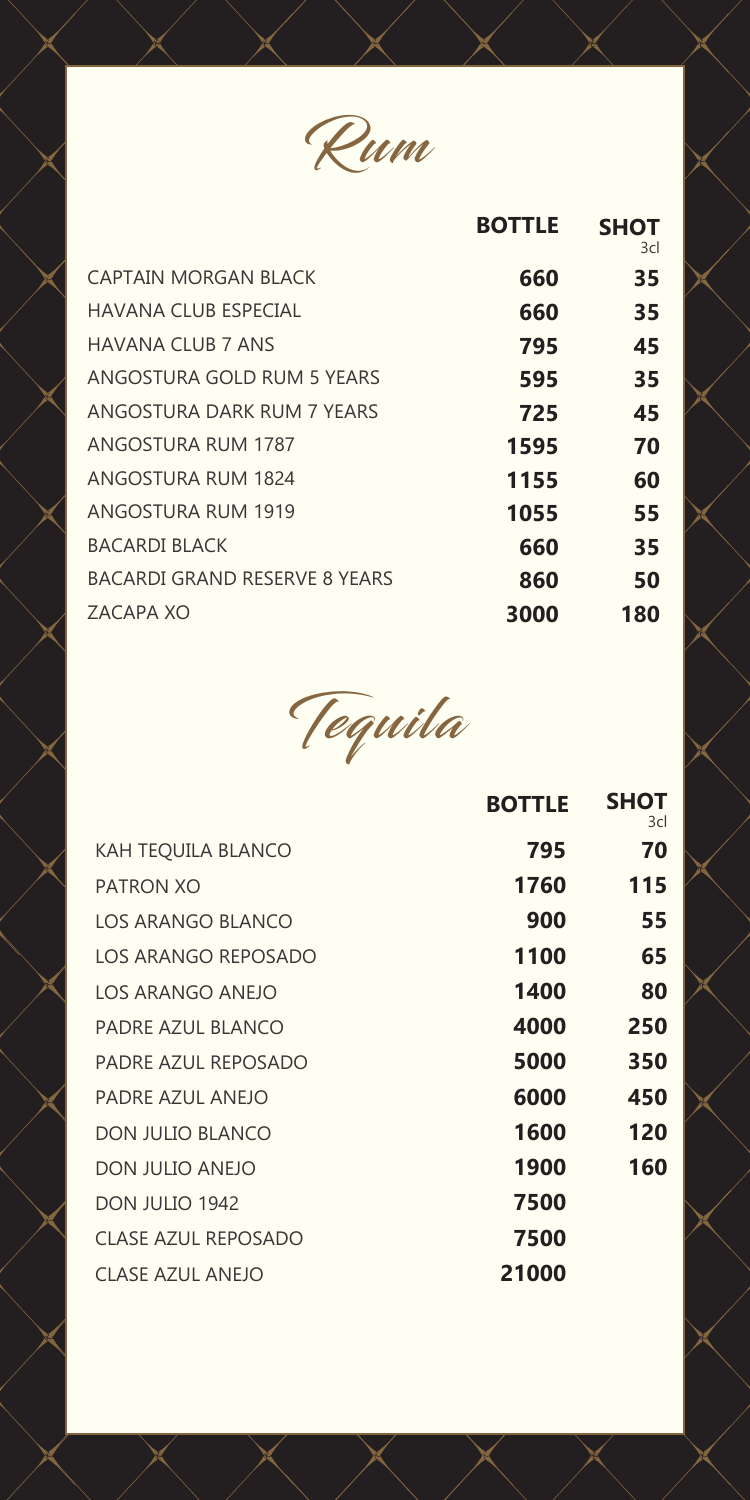Signature Cocktails

| <b>ROYAL PADRINO</b><br>Hine Rare Cognac, Martini Rosso, Dash Of Angustura<br>Feel Royalty With Matured Aged Cognac With A Twist Of<br>Sweetness                                                  | 120 |
|---------------------------------------------------------------------------------------------------------------------------------------------------------------------------------------------------|-----|
| <b>PADRINO FLOAT</b><br>Whiskey, Cointreau, Orange Juice, Dash Of Angustura<br>Whiskey Taste Fruity And Refreshing With A Splash Of Angustura                                                     | 88  |
| <b>MUD SLIDE</b><br>Irish Cream, Cointreau, Cream De Café, Vodka<br>A Blend Of Cream And Liquor With A Touch Of Vodka For A<br><b>Perfect Taste</b>                                               | 88  |
| <b>BLOODY BERRY</b><br>Vodka, Cointreau, Hibiscus Juice, Ginger Syrup, Lemon<br>Juice, Passion Fruit Puree<br>We Welcome You With Our Mix Of Tropical Fruit And Spices For A<br>Unique Experience | 88  |
| <b>GREEN LANTERN</b><br>Cognac, Fanta, Blue Caracao, Grenadine Syrup<br>Light Up Your Palate With A Taste Of Cognac For A Brighter<br>Experience                                                  | 88  |
| <b>MILLION DOLLAR</b><br>Gin, Soda Water, Lemon Juice, Green Apple Syrup,<br>Grenadine Syrup<br>This Gin Based Cocktail Will Light Up Your Palate with<br>Sweetness!                              | 88  |
| <b>EL PADRINO</b><br>Cognac, Pineapple Juice, Lime Juice, Cane Syrup<br>Rich Fruity And Matured For Cognac Lovers, Topped Up With<br><b>Sparkling Wine!</b>                                       | 88  |
| <b>GLADIATOR</b><br>Whiskey, Lemon Juice, Mint & Basil Leaves, Honey Syrup<br>We Bring You A Delicious And Refreshing Flavours Of Herbs With<br>The Blend Of Scottish Smokiness!                  | 88  |
| <b>GOLD COAST</b><br>Whiskey, Pineapple Juice, Lemon Juice, Ginger Syrup<br>Splash Of Grenadine<br>We Bring You A Perfect Blend Of Tropical Fruits And Spiciness !                                | 88  |
| <b>SPICED MOJITO</b><br>Spiced Rum, Lime Wedges, Ginger Syrup<br>Top Up With Ginger Beer, Splash Of Hibiscus<br>Mojito Just Got Better With A Little Twist Of Spice !                             | 88  |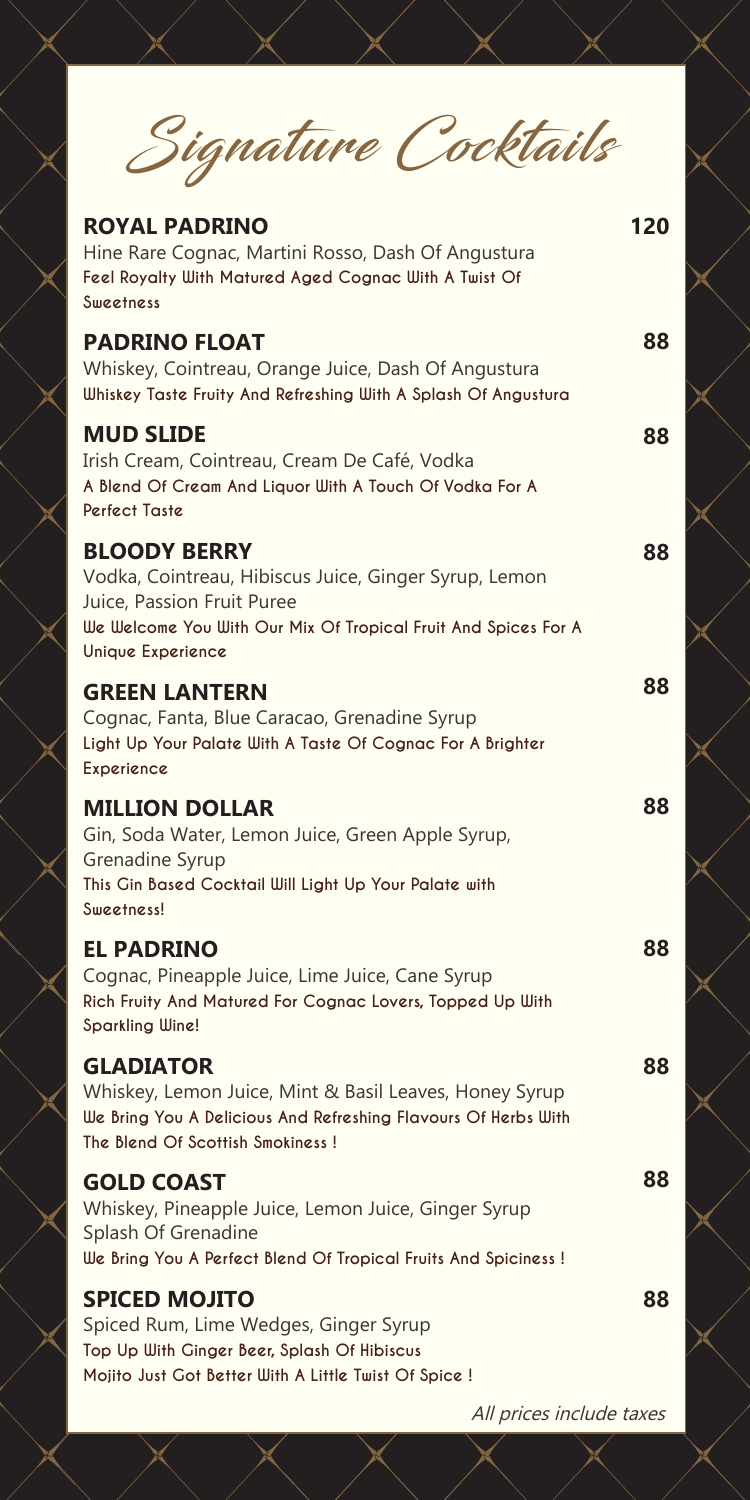Non Alcoholic Cocktails

| <b>PADRINO PASSION</b><br>Passion Fruit Puree, Lemon Juice, Orange Juice,<br>Mango Juice, Grenadine Syrup | 66 |
|-----------------------------------------------------------------------------------------------------------|----|
| <b>SOBO SNOW</b><br>Hibiscus Juice, Ginger Syrup, Lemon Juice, Sugar<br>Syrup, Mint Leaves                | 66 |
| <b>STRAWBERRY FIZZ</b><br>Strawberry Puree, Lemon Juice, Sprite, Soda Water,<br>Orange Juice              | 66 |
| <b>COCO PADRINO</b><br>Grenadine Syrup, Pineapple Fruit, Whipped Cream<br>Coconut Syrup                   | 66 |
| <b>PADRINO PINE</b><br>Mint leaves, Pineapple juice, Lemon juice, Coconut<br>syrup                        | 66 |
| <b>MI AMORE</b><br>Passion fruit, Pineapple juice, Lemon juice,<br>Grenadine syrup                        | 66 |
| <b>CLOUD NINE</b><br>Apple juice, Cranberry juice, Lemon juice, Blue<br>carucao syrup                     | 66 |
| <b>CINDERELLA</b><br>Orange Juice, Lemon Juice, Apple Juice<br>Raspberry Puree                            | 66 |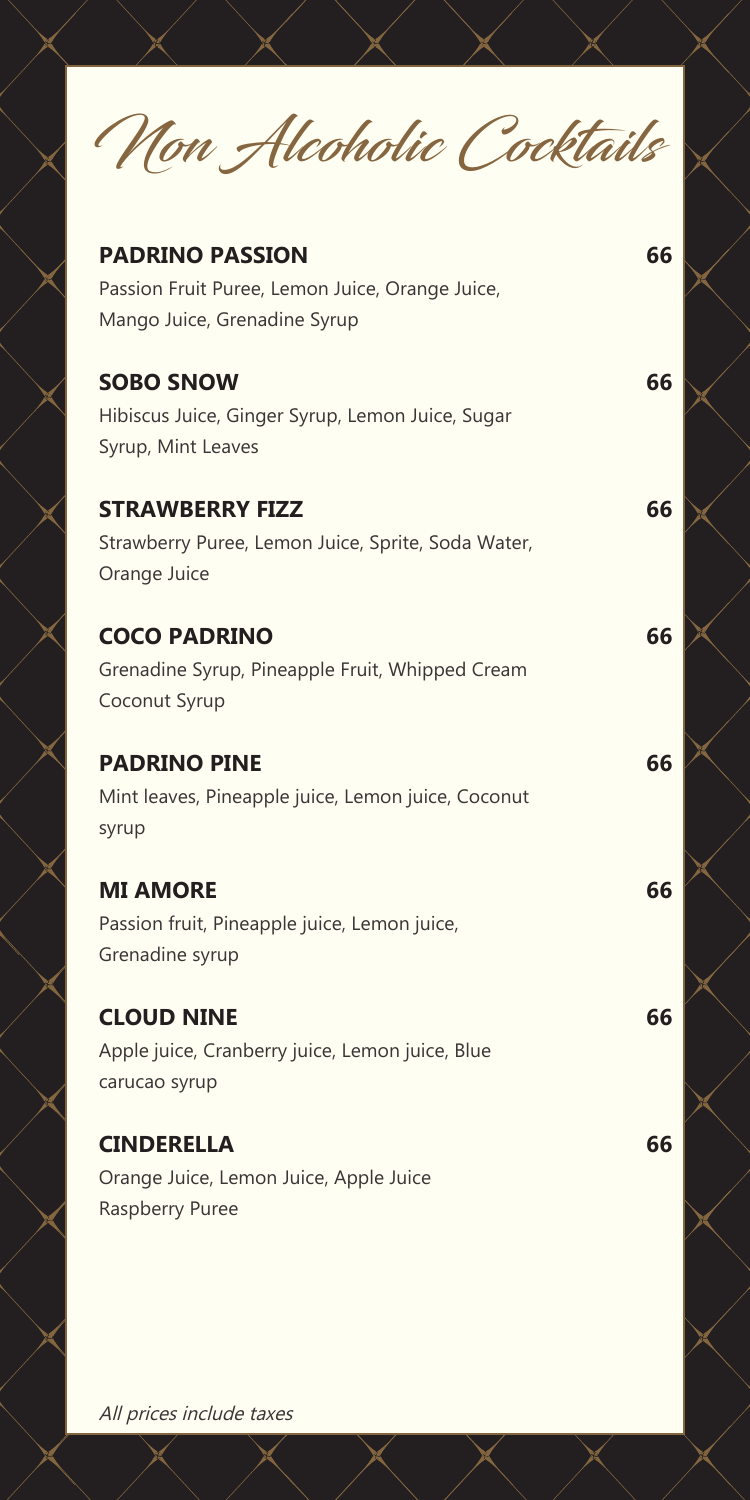

CORONA BEER STELLA ARTOIS CLUB

**45 40 30**

Soft Drinks

| <b>RED BULL</b>             | 45 |
|-----------------------------|----|
| <b>SODA WATER</b>           | 30 |
| <b>TONIC WATER</b>          | 30 |
| ACQUA PANNA SMALL           | 30 |
| ACQUA PANNA LARGE           | 45 |
| <b>SAN PELLEGRINO SMALL</b> | 30 |
| <b>SAN PELLEGRINO LARGE</b> | 45 |
| <b>SPRITE</b>               | 30 |
| <b>COKE</b>                 | 30 |
| <b>FANTA</b>                | 30 |
|                             |    |

Hot Beverages

| <b>ESPRESSO</b>   | 25 |
|-------------------|----|
| AMERICANO         | 30 |
| LATTE             | 35 |
| <b>CAPPUCCINO</b> | 35 |
| <b>TEA</b>        | 35 |
|                   |    |